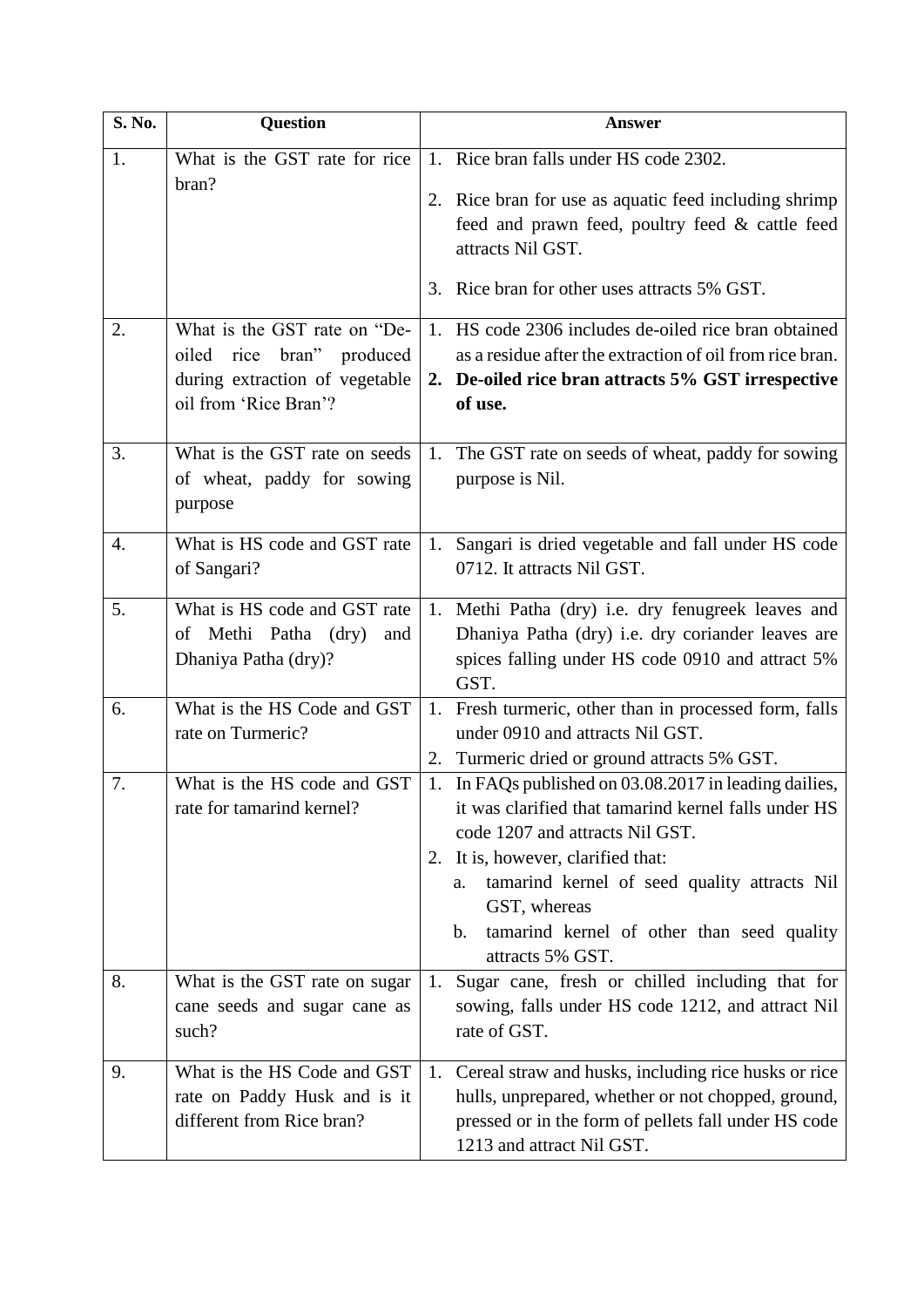| S. No. | <b>Question</b>                                                                                                                                                     | <b>Answer</b>                                                                                                                                                                                                                                                                                                                                                                                                   |  |
|--------|---------------------------------------------------------------------------------------------------------------------------------------------------------------------|-----------------------------------------------------------------------------------------------------------------------------------------------------------------------------------------------------------------------------------------------------------------------------------------------------------------------------------------------------------------------------------------------------------------|--|
|        |                                                                                                                                                                     | Rice bran falls under HS code 2302 and attracts Nil<br>2.<br>GST if supplied as aquatic feed including shrimp<br>feed and prawn feed, poultry feed & cattle feed<br>or 5% if supplied for other purposes.                                                                                                                                                                                                       |  |
| 10.    | What is the HS Code and GST<br>rate on Peanut Chikki, Rajgira<br>Chikki, Sesame Chikki, and<br>shakkarpara?                                                         | As per HS explanatory notes, HS code 1704 covers<br>1.<br>most of the sugar preparations which are marketed<br>in a solid or semi-solid form, generally suitable for<br>immediate consumption and collectively referred to<br>as sweetmeats, confectionery or candies.<br>Therefore, Peanut Chikki, Rajgira Chikki, Sesame<br>2.<br>Chikki and shakkarpara will fall under HS code<br>1704 and attract 18% GST. |  |
| 11.    | What is the HS Code and GST<br><b>Nutritious</b><br>diet<br>on<br>rate<br>(Pushtaahar) being distributed<br>under the<br>Integrated<br>Child<br>Development Scheme? | Since<br>the Pushtaahar distributed<br>1.<br>under<br>the<br>Integrated Child Development Scheme, is a mixture<br>of proteins, various grains, wheat flour, sugar etc.,<br>it is covered under HS Code 2106 and not 1901, and<br>attracts 18% GST.                                                                                                                                                              |  |
| 12.    | What is the HS Code and GST<br>rate on sharbat?                                                                                                                     | Sharbat falls under HS code 2106 and attracts 18%<br>1.<br>GST.                                                                                                                                                                                                                                                                                                                                                 |  |
| 13.    | What is the HS Code and GST<br>rate on chena products, halwa,<br>barfi (i.e. khoa product), laddu?                                                                  | Products like halwa, barfi (i.e. khoa product),<br>1.<br>laddus falling under HS code 2106, are sweetmeats<br>and attract 5% GST.                                                                                                                                                                                                                                                                               |  |
| 14.    | What is<br>the GST<br>rate<br><sub>on</sub><br>Lobhan?                                                                                                              | Lobhan is classified under HS code 3307 41 00 and<br>$1_{-}$<br>attract 5% GST.                                                                                                                                                                                                                                                                                                                                 |  |
| 15.    | What is HS code and GST rate<br>for resin coated sand?                                                                                                              | 1. HS code 3824 covers prepared binders for foundry<br>chemical<br>moulds<br>cores;<br>products<br><b>or</b><br>and<br>preparations of the chemical or allied industries<br>(including those consisting of mixtures of natural<br>products).<br>Thus, resin coated sand falls under HS code 3824<br>2.<br>and attract 18% GST.                                                                                  |  |
| 16.    | What is the HS code of Jute and<br>Khadi bags for use in schools or<br>offices?                                                                                     | Jute bags fall under HS Code 4202 22 30 and attract<br>1.<br>GST rate of 18%.<br>Khadi bags fall under HS code 4202 22 20 and<br>2.<br>attract GST rate of 18%.                                                                                                                                                                                                                                                 |  |
| 17.    | What is the GST tax rate on<br>"stitched Sal Leaf plate" used as<br>plate for eating?                                                                               | 1. Articles of plaiting material including stitched Sal<br>leaf plates fall under HS code 4602 and attract 12%<br>GST.                                                                                                                                                                                                                                                                                          |  |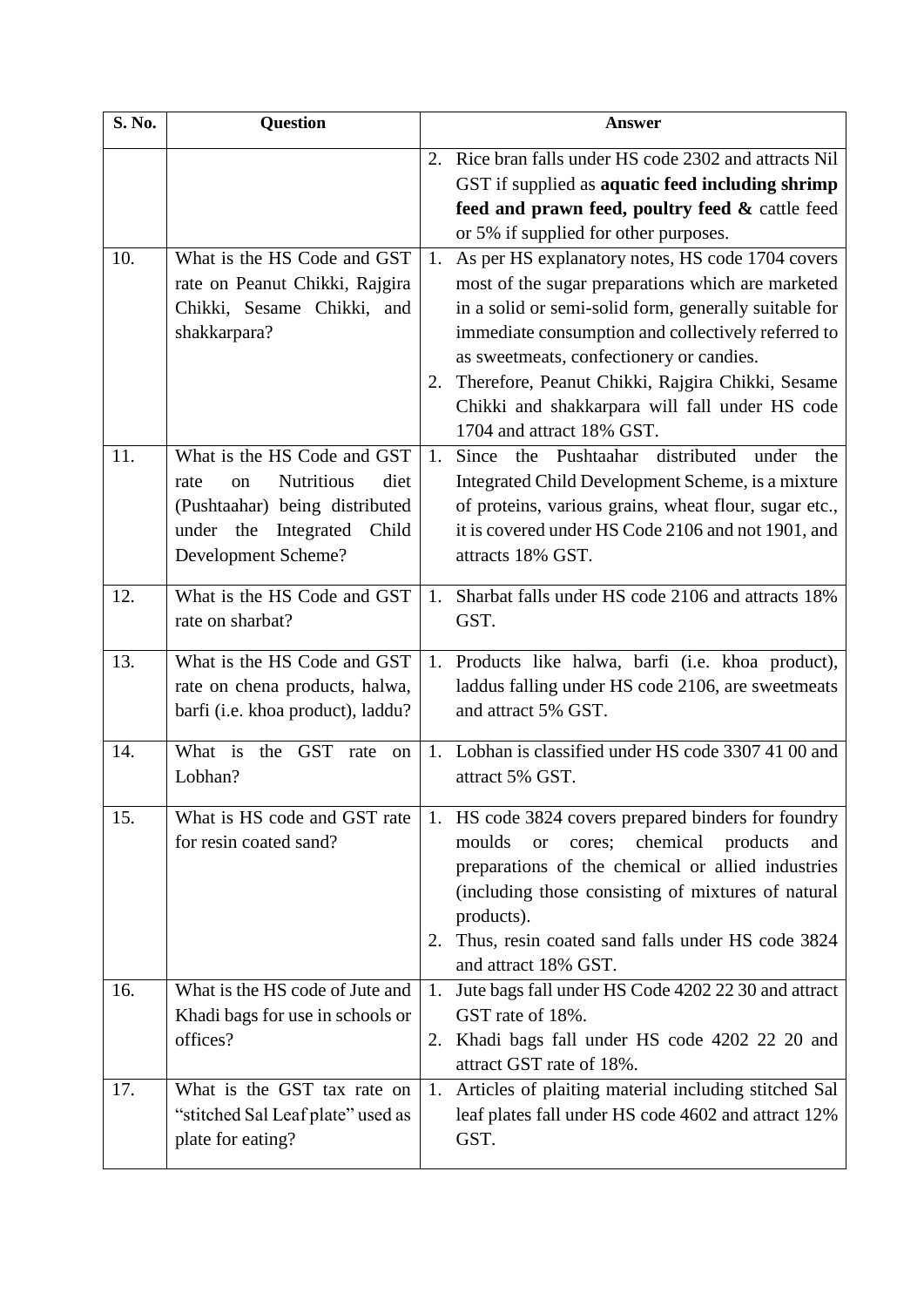| S. No. | <b>Question</b>                                                                                                                                                                                                                                               |    | <b>Answer</b>                                                                                                                                                                                                                                                                                                                                                                                                                                                                            |
|--------|---------------------------------------------------------------------------------------------------------------------------------------------------------------------------------------------------------------------------------------------------------------|----|------------------------------------------------------------------------------------------------------------------------------------------------------------------------------------------------------------------------------------------------------------------------------------------------------------------------------------------------------------------------------------------------------------------------------------------------------------------------------------------|
| 18.    | What is the GST tax rate on<br>ropes / baskets made up of<br>Sabai Grass?                                                                                                                                                                                     |    | 1. Articles of plaiting material, including baskets, fall<br>under HS code 4602 and attract 12% GST.                                                                                                                                                                                                                                                                                                                                                                                     |
| 19.    | For cotton ginning business,<br>will the 5% GST on raw cotton<br>be paid directly by factories on<br>reverse charge basis or it is paid<br>to the agent and later claimed?<br>(Agent being the mediator<br>between unregistered farmer<br>and the factories). | 1. | If the sale of raw cotton is by an agriculturist to a<br>registered person (say a manufacturer or dealer),<br>then such registered person is liable to pay GST on<br>reverse charge basis. in other cases, GST is to be<br>paid by the supplier of raw cotton.                                                                                                                                                                                                                           |
| 20.    | What is the HS and GST rate<br>on:<br>(a) embroidery or chikan work<br>in strips, piece or motifs;<br>(b) fabrics with embroidery or<br>chikan work;<br>(c) garments or made up articles<br>of textiles with embroidery or<br>chikan work?                    | 3. | 1. The HS code of embroidery including chikan work<br>in strips, piece or motifs is 5810 and attracts 12%<br>GST.<br>2. Fabrics with embroidery or chikan work fall under<br>Chapters 50 to 55 and attract 5% GST.<br>Garments or made up articles of textiles with<br>embroidery or chikan work fall under Chapters 61<br>to 63. Such articles with sale value not exceeding<br>Rs.1000 per piece attract 5% GST and with sale<br>value exceeding Rs.1000 per piece attract 12%<br>GST. |
| 21.    | What will be the GST rate on<br>embroidered sarees, sarees with<br>chikan work, banarasi sarees<br>and other sarees?                                                                                                                                          | 1. | The GST rate on all sarees of silk, cotton or man-<br>made fabrics [whether or not with embroidery or<br>chikan work] is 5%.<br>2. However, GST rate on sarees woven of metal thread<br>or metallised yarn under HS code 5809 is 12%.                                                                                                                                                                                                                                                    |
| 22.    | What is the GST<br>rate<br>on<br><b>Agriculture Hoe?</b>                                                                                                                                                                                                      | 1. | These are agricultural hand tools.<br>2. Agricultural hand tools fall under 8201 and attract<br>Nil GST.                                                                                                                                                                                                                                                                                                                                                                                 |
| 23.    | What is the HS code of chaff<br>cutter?                                                                                                                                                                                                                       | 1. | The HS code of Chaff cutter is 8436 10 00 and it<br>attracts a GST rate of 12%.                                                                                                                                                                                                                                                                                                                                                                                                          |
| 24.    | What is the HS code and GST<br>rate of<br>parts of<br>sewing<br>machine?                                                                                                                                                                                      |    | 1. HS code for sewing machine is 8452 and it attracts<br>12% GST.<br>2. However, parts of sewing machine falling under HS<br>code 8452 attract 18% under the residual entry<br>S.No.453 of Schedule III of the notification<br>prescribing GST rates.                                                                                                                                                                                                                                    |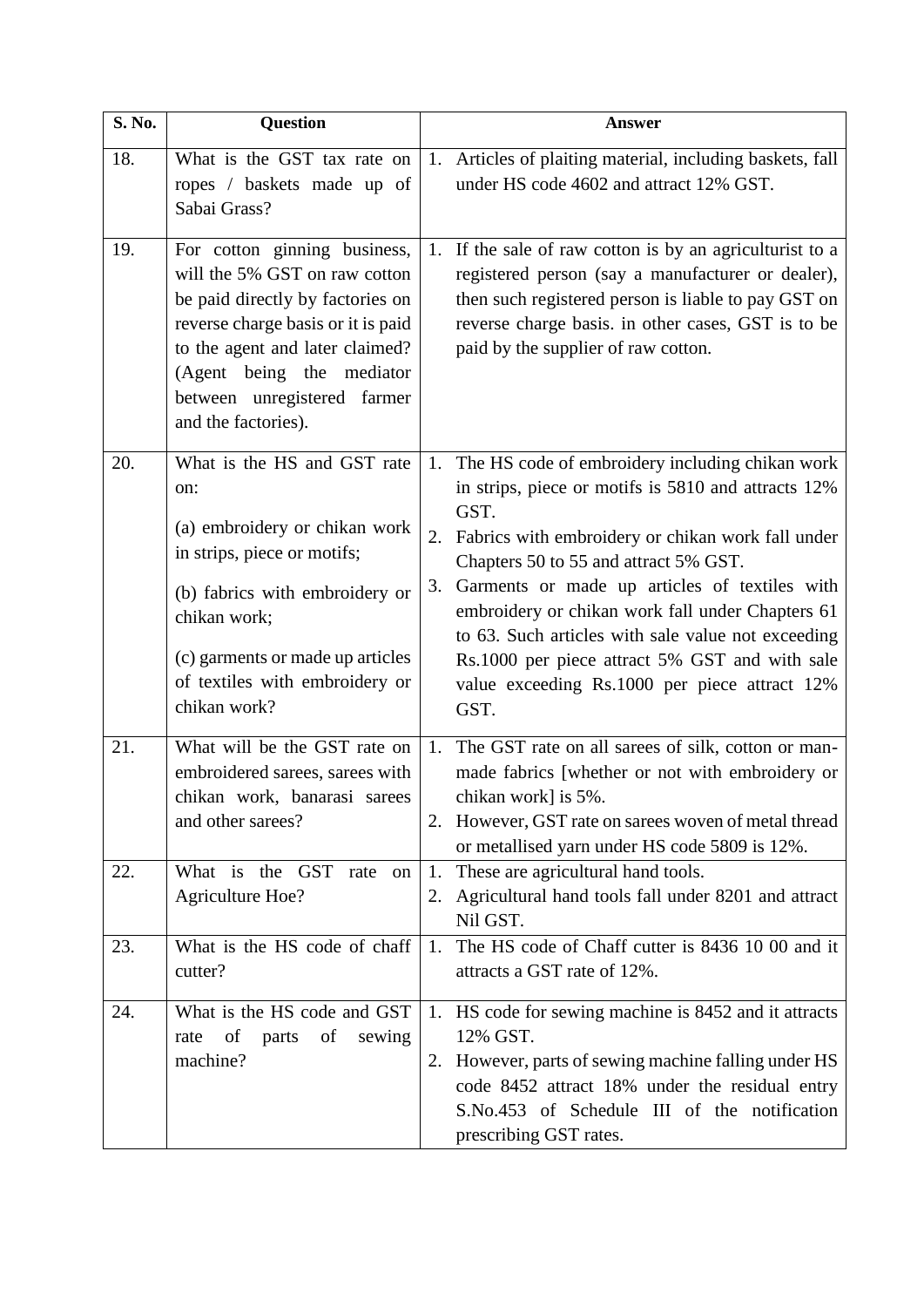| S. No. | <b>Question</b>                                                                                                 |    | <b>Answer</b>                                                                                                                                                                                                                                                                                                                                                                                                                                                                                                                                                                                                                                                           |
|--------|-----------------------------------------------------------------------------------------------------------------|----|-------------------------------------------------------------------------------------------------------------------------------------------------------------------------------------------------------------------------------------------------------------------------------------------------------------------------------------------------------------------------------------------------------------------------------------------------------------------------------------------------------------------------------------------------------------------------------------------------------------------------------------------------------------------------|
| 25.    | What is the HS code and GST<br>rate of parts of machines falling<br>under HS code 8432, 8433,<br>8434 and 8436? |    | 1. Machines falling under HS codes 8432, 8433, 8434<br>and 8436 attract 12% GST.<br>2. However, parts of such machines falling under HS<br>code 8432, 8433, 8434 and 8436 attract 18% under<br>the residual entry S.No.453 of Schedule III of the<br>notification prescribing GST rates.                                                                                                                                                                                                                                                                                                                                                                                |
| 26.    | What is the HS code and GST<br>rate for metal air cooler?                                                       | 1. | Metal Air Coolers fall under HS code 8479 and<br>attract 18% GST.                                                                                                                                                                                                                                                                                                                                                                                                                                                                                                                                                                                                       |
| 27.    | What is the HS code for Office<br>revolving chairs?                                                             |    | 1. Office revolving chairs falling under HS code 9403<br>attract 28% GST.                                                                                                                                                                                                                                                                                                                                                                                                                                                                                                                                                                                               |
| 28.    | What is the HS code and GST<br>rate for Wipes for babies?                                                       |    | 1. As per the HSN explanatory notes paper, wadding,<br>felt and nonwovens, impregnated, coated or<br>covered with soap or detergent, whether or not<br>perfumed or put up for retail sale, falls under HS<br>code 3401 and attracts 28% GST.                                                                                                                                                                                                                                                                                                                                                                                                                            |
|        |                                                                                                                 |    | 2. However, wadding,<br>felt<br>and<br>nonwovens<br>impregnated, coated or covered with perfume or<br>cosmetics fall under HS code 3307 and attract 28%<br>GST.                                                                                                                                                                                                                                                                                                                                                                                                                                                                                                         |
| 29.    | What will be classification of<br>wheelers<br>chain<br>and<br>two<br>applicable GST rate                        | 1. | 1. As per the HS explanatory notes, HS code 7315<br>includes:<br>a) Transmission chains for cycles, automobiles or<br>machinery.<br>b) Anchor or mooring chains; lifting, haulage or<br>towing chains; automobile skid chains.<br>Mattress chains, chains for sink stoppers,<br>C)<br>lavatory cisterns, etc.<br>d) All these chains may be fitted with terminal<br>parts or accessories (e.g., hooks, spring hooks,<br>swivels, shackles, sockets, rings and split rings<br>and tee pieces).<br>They may or may not be cut to length, or<br>e)<br>obviously intended for particular uses.<br>Thus, two wheeler chains fall under HS code 7315<br>and attracts 18% GST. |
| 30.    | Chain and parts thereof, of iron<br>or steel falling under 7315 20,<br>7315 81, 7315, 82, 7315 89,              | 1. | Chain and parts thereof, of iron or steel falling<br>under 7315 11 00, 7315 20 and 7315 19 00 attract<br>18% GST under the residual entry S.No.453 of                                                                                                                                                                                                                                                                                                                                                                                                                                                                                                                   |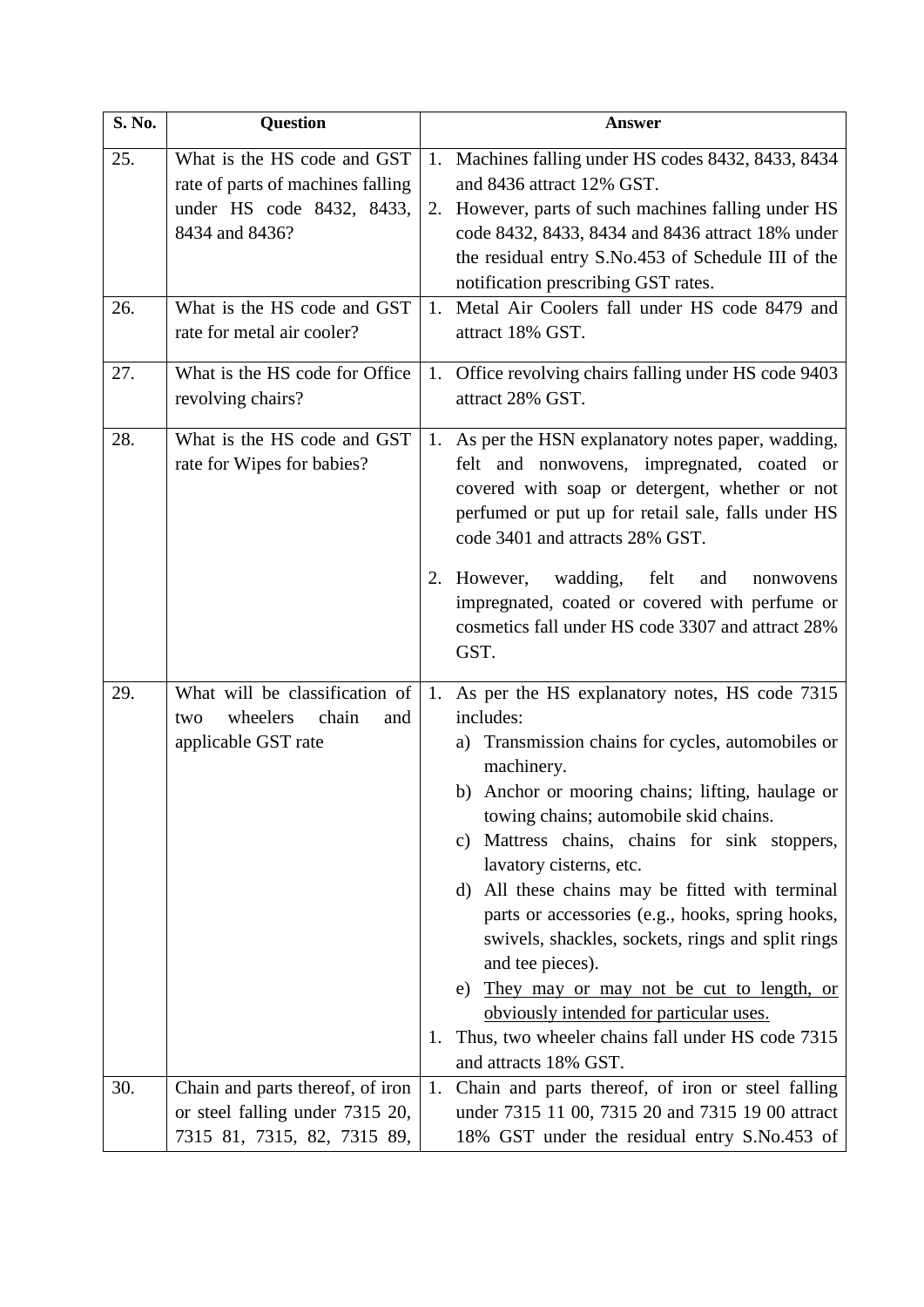| S. No. | <b>Question</b>                                                                                                                                                                                                                                                                                         | <b>Answer</b>                                                                                                                                                                                                                                                                                                                                                                                                                                                                                                                                                                                                                 |
|--------|---------------------------------------------------------------------------------------------------------------------------------------------------------------------------------------------------------------------------------------------------------------------------------------------------------|-------------------------------------------------------------------------------------------------------------------------------------------------------------------------------------------------------------------------------------------------------------------------------------------------------------------------------------------------------------------------------------------------------------------------------------------------------------------------------------------------------------------------------------------------------------------------------------------------------------------------------|
|        | 7315 90 [HS code 7315] attract<br>18% GST.                                                                                                                                                                                                                                                              | Schedule III of the notification prescribing GST<br>rates.                                                                                                                                                                                                                                                                                                                                                                                                                                                                                                                                                                    |
|        | What is GST rate on Chain and<br>parts thereof, of iron or steel<br>falling under 7315 11 00, 7315<br>20 and 7315 19 00?                                                                                                                                                                                |                                                                                                                                                                                                                                                                                                                                                                                                                                                                                                                                                                                                                               |
| 31.    | vehicles<br>Whether,<br>motor<br>cleared as ambulances duly<br>fitted with all the fitments,<br>furniture<br>and<br>accessories<br>necessary for an ambulance<br>from the factory manufacturing<br>such motor vehicles will be<br>exempted from Compensation<br>cess irrespective of place of<br>supply | 1. HS code 8703 covers specialised vehicles, which<br>includes ambulances. Motor vehicles cleared as<br>ambulances duly fitted with all the fitments,<br>furniture and accessories necessary for<br>an<br>ambulance from the factory manufacturing such<br>motor vehicles exempt from compensation cess,<br>irrespective of place supply.<br>2. For being eligible to exemption from compensation<br>cess, only condition is that ambulance should be<br>duly fitted with all the fitments, furniture and<br>accessories necessary for an ambulance in the<br>factory manufacturing such motor vehicles and not<br>elsewhere. |
| 32.    | What is the GST rate for Walkie<br>Talkie Sets/Radio Trunking<br>Terminal?                                                                                                                                                                                                                              | 1. Walkie Talkie Sets/Radio Trunking Terminals fall<br>under HS code 8525 60 and attract 28% GST.<br>2. However, two-way radio (Walkie talkie) falling<br>under HS code 8525 60 used by defence, police and<br>paramilitary forces attract 12% GST.                                                                                                                                                                                                                                                                                                                                                                           |
| 33.    | What is the GST rate for goods<br>falling under HS code 9021 40<br>to 9021 90?                                                                                                                                                                                                                          | 1. All goods of HS code 9021 attract 12% GST.<br>2. However, assistive devices specified in List 3<br>appended to Schedule I of the notifications relating<br>to CGST / IGST / SGST rates attract 5% GST.<br>Also, hearing aids falling under HS code 9021<br>3.<br>attract Nil GST.                                                                                                                                                                                                                                                                                                                                          |
| 34.    | What is the classification and<br>GST rate for stick file of plastic,<br>documents bag of plastic and<br>certificate bag of plastic?                                                                                                                                                                    | These items fall under HS code 3926 and attract<br>1.<br>28% GST.                                                                                                                                                                                                                                                                                                                                                                                                                                                                                                                                                             |
| 35.    | What is the classification and<br>GST for printed menu cards<br>sheet,<br>folded<br>single<br><b>or</b><br>laminated or Multi sheet hard<br>bonded like a book with or<br>without covers which used by<br>hospitality industry?                                                                         | 1. These items fall under HS code 4911 and attract<br>12% GST.                                                                                                                                                                                                                                                                                                                                                                                                                                                                                                                                                                |